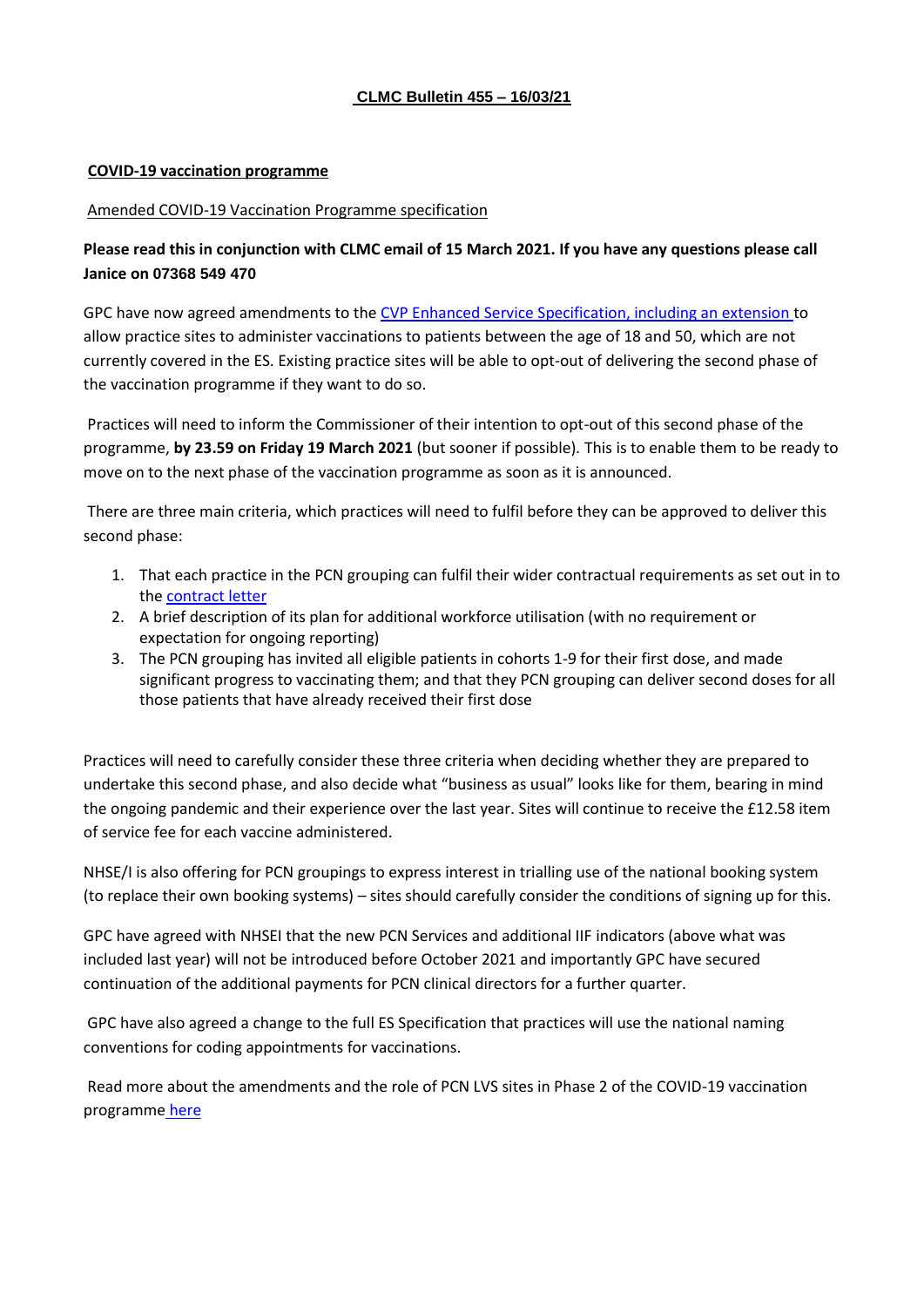## Vaccinating cohort 8

[People aged 55-59](https://www.england.nhs.uk/2021/03/nhs-text-alerts-for-life-saving-covid-jab/) [\(JCVI](https://www.gov.uk/government/publications/priority-groups-for-coronavirus-covid-19-vaccination-advice-from-the-jcvi-30-december-2020) cohort 8) are being invited to book an appointment via th[e National Booking](https://www.nhs.uk/conditions/coronavirus-covid-19/coronavirus-vaccination/book-coronavirus-vaccination/)  [Service,](https://www.nhs.uk/conditions/coronavirus-covid-19/coronavirus-vaccination/book-coronavirus-vaccination/) to receive a COVID vaccination. Practice groups should continue to focus on vaccinating patients in cohorts 6 and 7 first.

As set out in the NHSE/I [letter on the next steps and key priorities for vaccine deployment plans](https://bma-mail.org.uk/t/JVX-79R2X-JCJOU4-4DA7L2-1/c.aspx) published last week, from 11 March, vaccine supply will increase substantially and be sustained at a higher level for several weeks. Therefore, as from next week, vaccination sites are being asked to deliver around twice the level of the limited vaccine supply available this week.

## Other guidance

NHSE/I has published [a Standard Operating Procedure \(SOP\), to help identify and enable carers](https://www.england.nhs.uk/coronavirus/publication/sop-covid-19-vaccine-deployment-programme-unpaid-carers-jcvi-priority-cohort-6/) to be invited quickly for vaccination, as well as making provision for those unpaid carers who may not already be known to the health and social care system to come forward.

NHSE/I has also published a [position statement on vaccinating people registered with a GP in Wales in](https://www.england.nhs.uk/coronavirus/publication/position-statement-vaccinating-people-registered-with-a-gp-in-wales-in-covid-19-vaccination-sites-in-england/)  [COVID-19 vaccination sites in England](https://www.england.nhs.uk/coronavirus/publication/position-statement-vaccinating-people-registered-with-a-gp-in-wales-in-covid-19-vaccination-sites-in-england/)

## Vaccine dose data

The latest [data report](https://www.england.nhs.uk/statistics/statistical-work-areas/covid-19-vaccinations/) shows that as of 10 March 20.5 million doses of the COVID-18 vaccine have been given in England.

Read GPC [guidance on the COVID-19 vaccination programme](https://www.bma.org.uk/advice-and-support/covid-19/gp-practices/covid-19-vaccination-programme) which includes information about what is expected of practices and the support available to enable practices to prioritise vaccine delivery.

#### **Guidance for QOF payments 2020/21**

GPC have now published [guidance about QOF payments for 2020/21.](https://www.bma.org.uk/advice-and-support/covid-19/gp-practices/covid-19-toolkit-for-gps-and-gp-practices/qof-quality-and-outcomes-framework) Due to the pandemic, these payments will be calculated differently to normal. Some indicators are based on achievement, some are awarded in full and some will be income protected.

Income protection is based on achievement in previous years but uprated for the 2020/21 QOF point value, prevalence and list size adjustment. Therefore, it is not the case that practices will have a floor for payments equal to payments in previous years – it will be a different calculation.

Read the NHSE/I letter and QOF guidance for 2021/22 [here](https://www.england.nhs.uk/publication/update-on-quality-outcomes-framework-changes-for-2021-22/)

The Department of Health and Social Care has published the [amended QOF SFE for 2020/21.](https://assets.publishing.service.gov.uk/government/uploads/system/uploads/attachment_data/file/966790/the-general-medical-services-statement-of-financial-entitlements-amendment-directions-2021-03Mar21.pdf)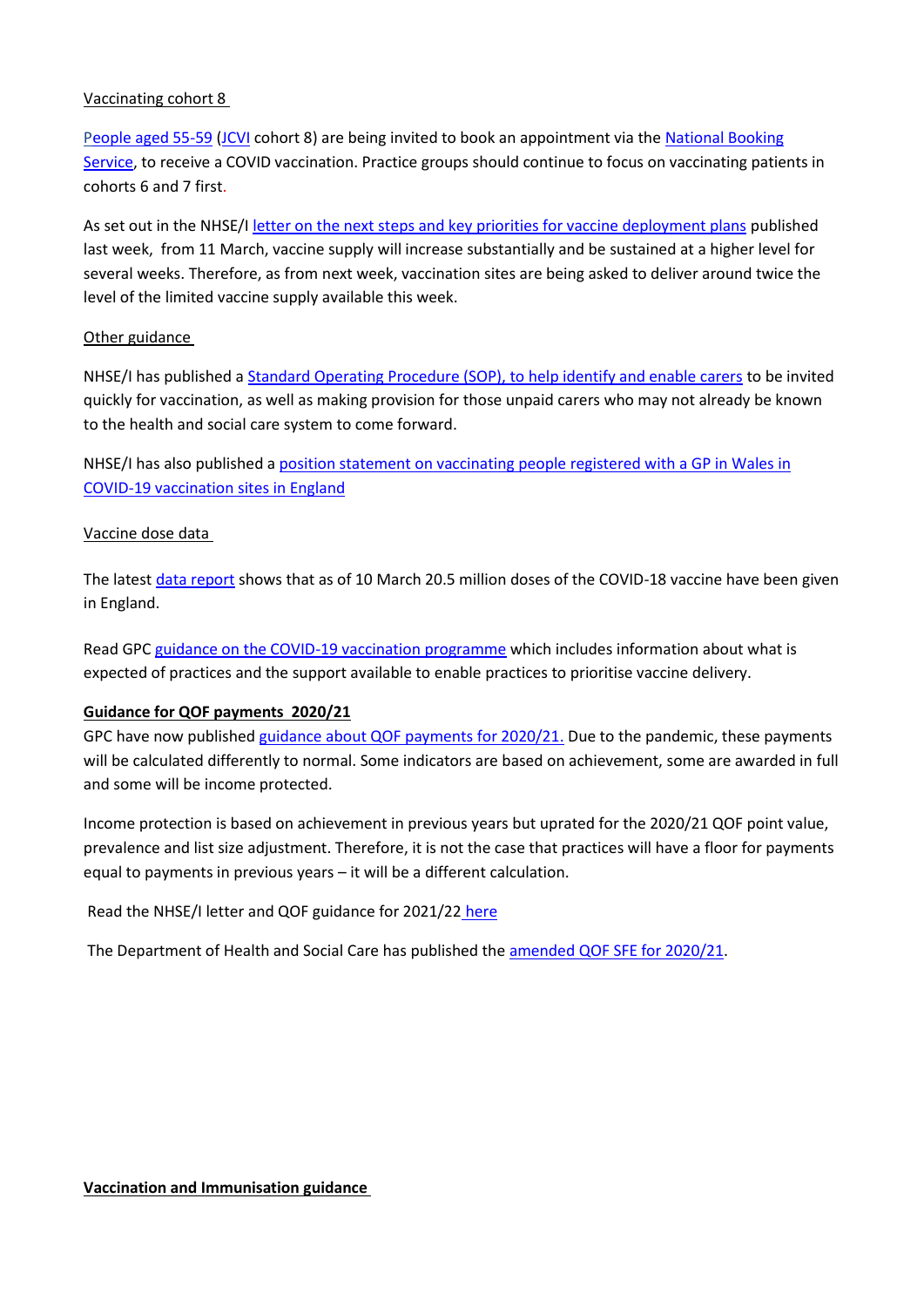NHSE/I has published [a letter confirming the changes to the provision of routine vaccination and](https://www.england.nhs.uk/publication/update-on-vaccination-and-immunisation-changes-for-2021-22/)  [immunisation \(V&I\) in general practice](https://www.england.nhs.uk/publication/update-on-vaccination-and-immunisation-changes-for-2021-22/) from 1 April 2021, which includes:

- The provision of V&I services becoming an essential service for all routine NHS-funded vaccinations with the exception of childhood and adult seasonal influenza and COVID-19 vaccinations.
- The introduction of five core contractual standards to underpin the delivery of immunisation services.
- A single item of service fee for all doses delivered in vaccination programmes funded through the GMS contract, including where additional doses are required to meet clinical need and where children are vaccinated outside the routine schedule.
- The Childhood Immunisation Target DES will be retired on 31 March 2021 and a new V&I domain in the Quality and Outcomes Framework introduced for 2021/22.

GPC will publish further guidance on this shortly.

## **Workload prioritisation**

GPC would like to remind practices about the join[t guidance with RCGP on workload prioritisation for](https://www.bma.org.uk/media/3654/bma-rcgp-covid-workload-prioritisation-nov-2020.pdf?la=en#workload)  [primary care,](https://www.bma.org.uk/media/3654/bma-rcgp-covid-workload-prioritisation-nov-2020.pdf?la=en#workload) which sets out what practices should consider doing are in a national lockdown.

The guidance references the need for local conversations about approach to local enhanced services taking into account pandemic state.

As with the national agreement to delay implementation of PCN service specifications and new IIF indicators, it is important that LMCs and CCGs agree the continuation of local income protection arrangements whilst the pandemic and vaccination programme continues.

#### **Locum income support**

The recent budget announcement included an extension of the Self-Employment Income Support Scheme (SEISS) to provide self-employed individuals with a grant (up to a total of £7,500) to cover lost earnings due to COVID-19 through February, March and April of this year. If you've been operating as a locum during this time and have seen your income impacted by the pandemic you may be eligible for this grant.

Applications will open in April. To check your eligibility, the full list of criteria and details on how to apply is available on the [gov.uk website](https://www.gov.uk/government/publications/self-employment-income-support-scheme-grant-extension/self-employment-income-support-scheme-grant-extension)

#### **Everyday sexism survey**

The BMA has launched a new survey which aims to tackle sexism in medicine by exploring what doctors have experienced or witnessed. Sexism, sexist practices, gender bias and discrimination have a negative impact on the whole workforce. The results of the survey will be used to support the BMA's work in creating a fair and inclusive culture which gives doctors and medical students equal access to opportunities, free from prejudice and discrimination. Doctors of all genders are invited to complete this [survey.](https://www.surveymonkey.co.uk/r/BMA_Everyday_Sexism) Read more in Dr Chelcie Jewitt's [blog](https://www.bma.org.uk/news-and-opinion/i-still-experience-sexism-at-work-how-about-you)

**The latest BMA tracker survey showing gender disparity**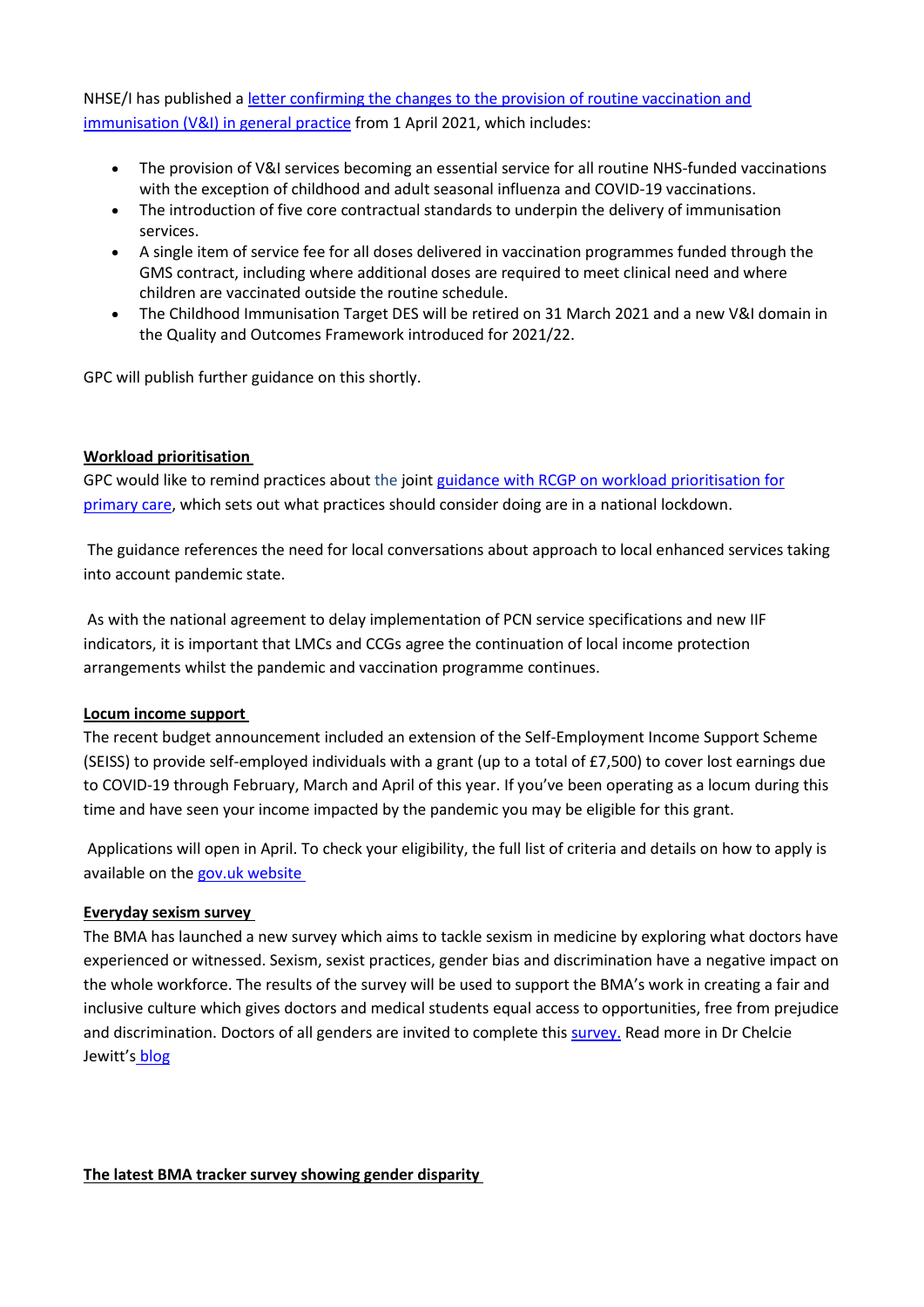We are already aware that gender inequality exists in medicine and the latest BMA [survey](https://www.bma.org.uk/media/3810/bma-covid-tracker-survey-february-2021.pdf) found that 27% of women and 23% of men had undertaken additional hours of work over and above their contractual requirement as part of the response to COVID within the last month.

In addition, 44% of women and 35% of male doctors responding to the survey considered themselves to be currently suffering from depression, anxiety, stress, burnout, emotional distress, or other mental health conditions relating to or made worse by their work or study, compared with 31% of women and 25% of men in the survey in April 2020.

While an increase in levels of burnout and emotional distress are to be expected for all doctors, the disparity between the sexes is marked and growing. Read more [here](https://www.bma.org.uk/bma-media-centre/female-doctors-felt-compelled-to-step-up-during-covid-19-and-are-suffering-as-a-result-bma-research-finds)

## **BMA briefs peers ahead of committee stage of Domestic Abuse Bill**

The BMA has briefed peers ahead of two amendments at committee stage of the Domestic Abuse Bill. The amendments 66c and 71 if voted for will prevent GP practices from charging for template forms used by victims to access legal aid. While the BMA's guidance currently advises against charging for these forms – BMA do not believe that these amendments address the root cause of the problem.

Instead they have called on peers to empower victims of domestic abuse by removing the need for medical evidence when applying for legal aid entirely. Moreover, if evidence from a third party to obtain legal aid is required this should be obtained from others who may be better placed to provide this rather than GP practices.

We will keep you updated on the progress of the Bill.

# **NHS Pension scheme webinar for sessional GPs and locums**

The BMA's Sessional GPs Committee recently held a webinar about navigating through the NHS Pension scheme, to guide through the process and highlight the key things you need to know and do.

You can now watch the webina[r here](https://youtu.be/bHskfgqVQQM) to learn about Locum A and B forms, Type 2 forms, how to access PCSE, how to raise complaints and how to raise escalations amongst other key topics. GPC also provide practical advice to guide you through the process.

The BMA's Pensions committee also held four webinars last month about [the unlawful age discrimination](https://www.bma.org.uk/news-and-opinion/government-backs-bma-proposal-to-fix-unlawful-age-discrimination) that resulted when transitional protection was offered to older but not younger members when the 2015 NHS pension scheme was introduced. Guidance about this will be published in due course. Read more about pensions [here](https://www.bma.org.uk/pay-and-contracts/pensions)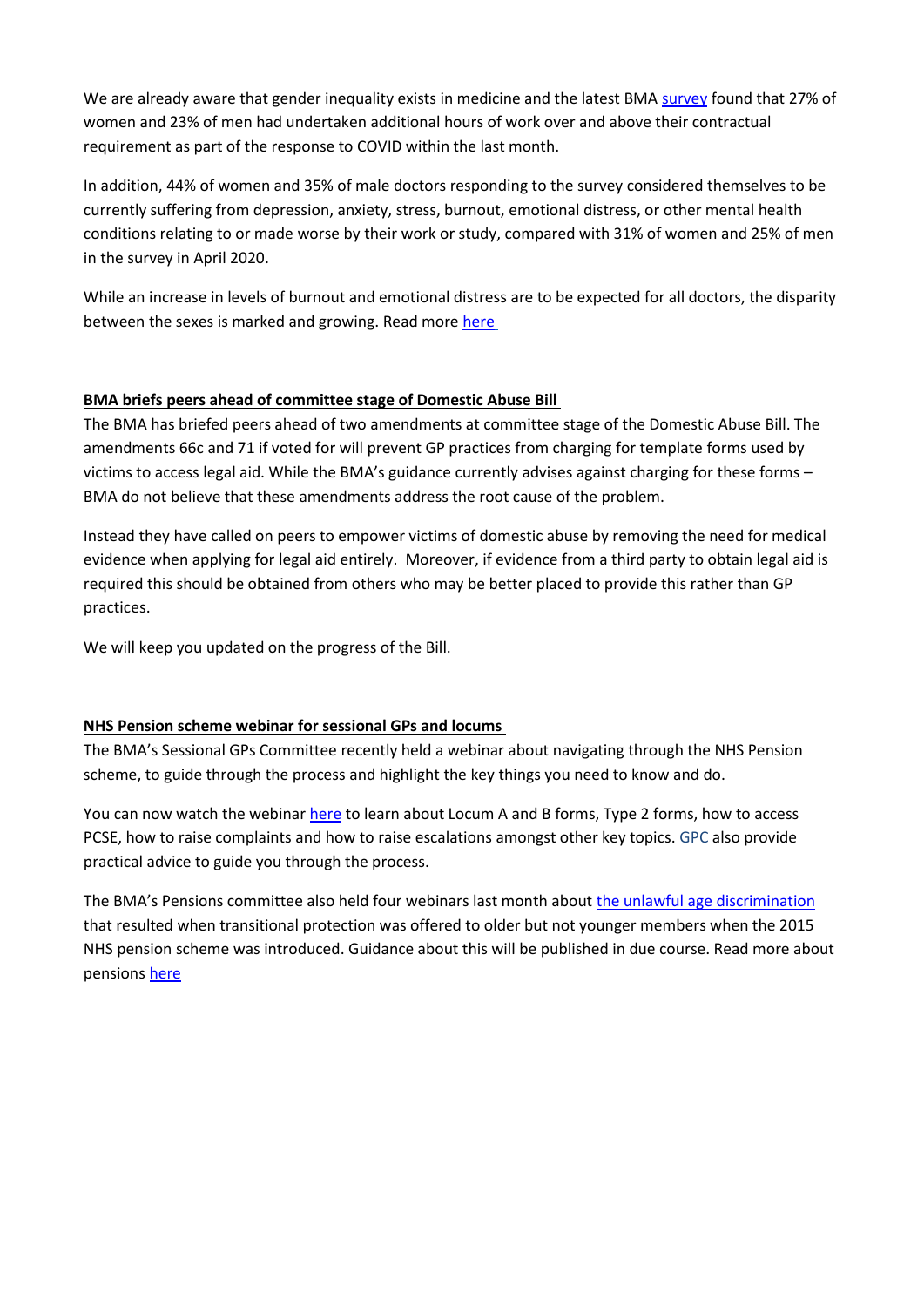## **School absence note requests**

The Department for Education (DfE) has published [operational guidance for reopening schools](https://assets.publishing.service.gov.uk/government/uploads/system/uploads/attachment_data/file/967139/Schools_coronavirus_operational_guidance.pdf) reminding schools they should not encourage parents to request unnecessary medical evidence i.e. doctors' notes from their GP when their child is absent from school due to illness.

Parents can use other evidence such as prescriptions, appointment cards, text/email appointment confirmations, and input from GPs should only be sought for complex health needs or persistent absence issues.

The guidance also confirms the procedure for clinically extremely vulnerable children, and for those absent from school due to COVID-19 and self-isolation.

## **Patients ordering PCR tests without symptoms**

Patients are now able to order a PCR test without having any symptoms, and the [COVID-19 PCR test booking](https://www.gov.uk/get-coronavirus-test)  [webpage](https://www.gov.uk/get-coronavirus-test) includes an additional reason for getting a test, to make it easier for patients to book a test when recommended by a GP.

This aims to support patients in accessing testing where they have been instructed to by a GP, no matter what their symptoms are. No referral is required to book a test under this option.

## **Covid-19 Assisted Lateral Flow Device test results to GP records**

Positive assisted lateral flow device (LFD) test results will shortly be sent to GP records, including historic results (assisted refers to LFD test results being interpreted and reported by a trained operative at a test site).

This does not apply to unassisted LFD tests which are self-administered, interpreted and reported by the individual, such as LFD tests that primary care staff are regularly undertaking twice weekly. Negative and void assisted LFD tests and all unassisted tests will not be flowed to GP records.

There is no action for practices following receipt of these LFD results and no need for GP practices to report them to PHE as a notifiable disease.

#### **Discharge Medicines Service**

The Discharge Medicines Service (DMS) became a new essential service within the Community Pharmacy Contractual Framework (CPCF) on 15 February 2021. NHS Trusts are now able to refer patients who would benefit from extra guidance around new prescribed medicines for provision of the DMS at their community pharmacy.

Read more about its introduction and implications for general practice, in a [briefing by the PSNC](https://psnc.org.uk/services-commissioning/essential-services/discharge-medicines-service/) (Pharmaceutical Services Negotiating Committee)